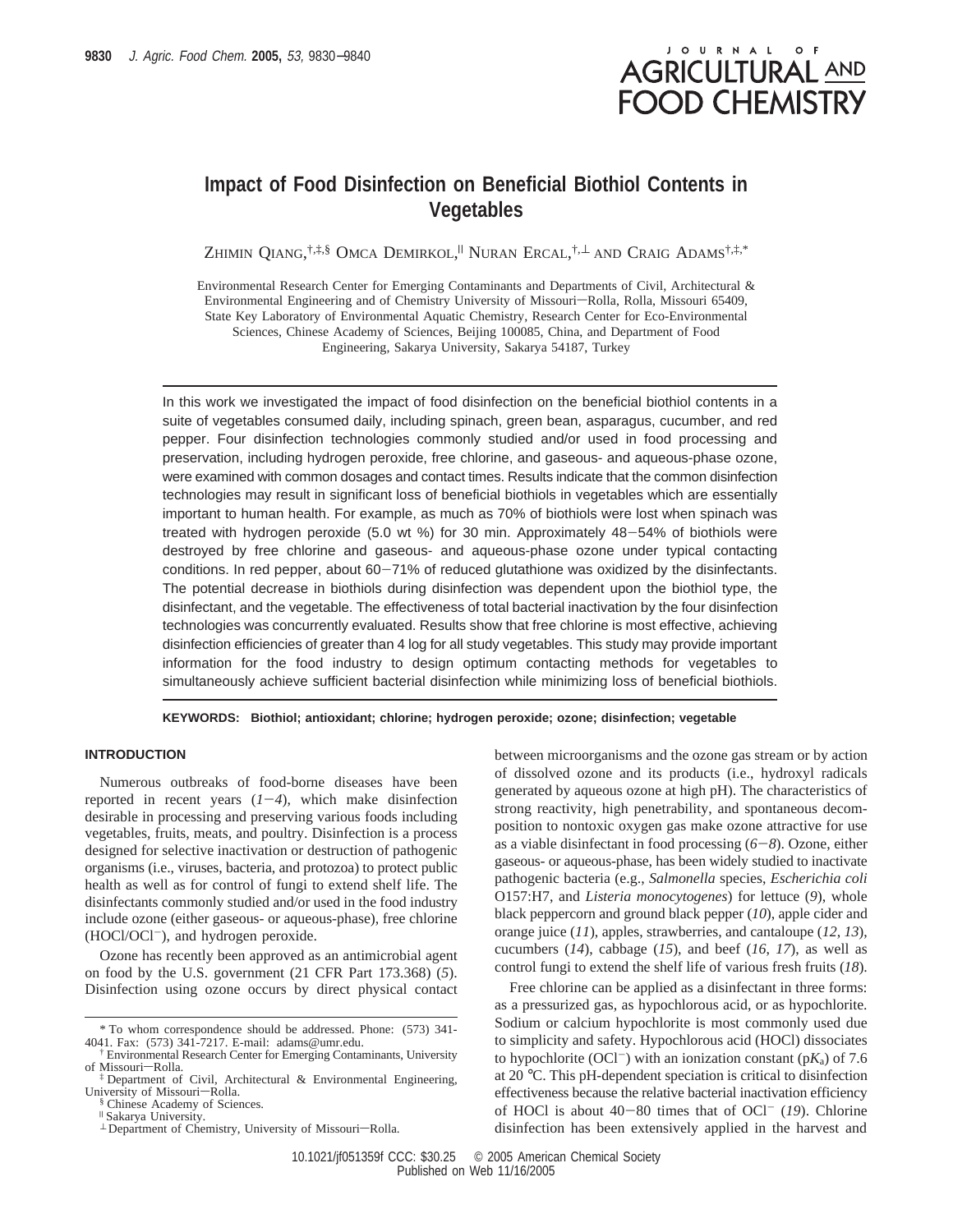postharvest handling of fresh fruits and vegetables for many decades because it is effective, chemically stable, readily available, relatively inexpensive, and easily applied. For example, chlorine has been routinely used for disinfection of vegetables such as lettuce, carrots, and spinach (*12*, *20*, *21*), fruits such as strawberries, apples, cantaloupe, honeydew melons, and tomatoes (*22*-*26*), chicken (*27*), and fish (*28*). A recent progress in chlorine disinfection is the generation of chlorine water through electrolysis (*29*, *30*).

Hydrogen peroxide inactivates or inhibits bacteria directly or indirectly through other cytotoxic oxidizing species such as hydroxyl radicals. Hydrogen peroxide may also be generated in bacteriological media by exposure to light or oxygen, thus becoming an important toxic agent for bacteria (*31*). The sporicidal activity of hydrogen peroxide coupled with rapid breakdown to water and oxygen makes it a desirable disinfectant for use on some food contact surfaces (*32*). Hydrogen peroxide has numerous applications in disinfecting vegetables and fruits (*33*-*35*) and poultry (*36*).

However, as ozone, free chlorine, or hydrogen peroxide is brought into contact with the surfaces of food, there is potential for these oxidants to react with the interior body of food, thus reducing the contents of some biologically beneficial nutrients (e.g., antioxidants). It was reported that the mean concentration of reduced glutathione (GSH) significantly decreased when various foods including grapefruit, tomatoes, spinach, carrots, apples, peaches, and sweet potatoes were processed (*37*). Hydrogen peroxide could break down plant cells isolated from tomato, cucumber, and soybean through oxidation of cell wall polysaccharides (*38*). When GSH in aqueous solution reacted with hydrogen peroxide, most of the cysteine contained in the GSH was oxidized to the monoxide or dioxide, and some cysteine was even directly oxidized to sulfinic acid (*39*). Ozone treatment could result in a 40% reduced emission of volatile esters in postharvest strawberries (*13*) and a decrease of 16- 25% of ascorbic acid content in potatoes, carrots, and cabbage (*40*). It is reasonably suspected, therefore, that some biologically important antioxidants (e.g., biothiols) contained in vegetables or fruits may get decomposed upon exposure to disinfectants.

Vegetables contain varied concentrations of important biothiols that serve as strong antioxidants once consumed by humans. Biothiols are a type of mercaptan having a sulfhydryl functional group and are among the most important antioxidants that protect human cells against oxidative damage which leads potentially to cancers, Alzheimer's disease, and other maladies (*41*, *42*). These important biothiols include L-*γ*-glutamyl-Lcysteinylglycine (reduced glutathione, or GSH), *γ*-L-glutamyl-L-cysteine (GGC), cysteine (CYS), homocysteine (HCYS), captopril (CAP), and *N*-acetyl-L-cysteine (NAC). The chemical structure, molecular formula, molecular weight, and CAS number of these biothiols and GSSG, the primary oxidation product of GSH, are summarized in **Table 1**. Our recent work has shown, for example, that the biothiol contents ranged from 3 to 349 nmol/g (wet weight) in a variety of vegetables (*43*).

The purpose of this study was to examine the impact of ozone (gaseous- and aqueous-phase) and other disinfectants (including free chlorine and hydrogen peroxide) on the bulk concentrations of GSH, GGC, CYS, HCYS, CAP, and NAC in a suite of vegetables consumed daily. The level of GSSG was also examined prior to and after disinfection as an indicator of oxidative stress in terms of the ratio of GSH to GSSG. Spinach, green bean, asparagus, cucumber, and red pepper were selected for this study because they have relatively high levels of biothiols as determined in our previous work (*43*).

## **MATERIALS AND METHODS**

**Reagents and Chemicals.** HPLC grade acetonitrile, acetic acid, and *o*-phosphoric acid and certified ACS grade boric acid, hydrochloric acid, sodium hydroxide, sodium phosphate (99.9%), sodium phosphate monobasic (99.5%), and hydrogen peroxide (ca. 30 wt %) were purchased from Fisher Scientific (Fairlawn, NJ). GSH, GGC, NAC, CAP, CYS, HCYS, GSSG, NPM, l-serine, trizma hydrochloride, diethylenetriaminepentaacetic acid (DETAPAC), potassium indigo trisulfonate, potassium permanganate (99.3%), and sodium hypochlorite (>4 wt %) were purchased from either Sigma (St. Louis, MO) or Aldrich (Milwaukee, WI). Sodium oxalate was obtained from Acros Organics (Fairlawn, NJ) as a primary standard to titrate the concentration of potassium permanganate. Milli-Q (MQ) water with a resistivity >18.2 M'cm was produced by a Simplicity 185 water purification system (Millipore Co., Bedford, MA) to prepare HPLC mobile phases and biothiol standard solutions.

**Vegetables.** A suite of vegetables including spinach (*Spinacia oleracea*), green bean (*Phaseolus* V*ulgaris*), green asparagus (*Asparagus*  $officialis$ ), cucumber (*Cucumis sativus*), and red bell pepper (*Capsicum annuum*) were obtained from a local grocery store in Rolla, MO. All of the study vegetables from this supplier were simply rinsed three times with tap water for cleaning purposes, and none were treated by any disinfectant. In our reaction systems, these vegetables were treated whole and then cut up into about 0.5 g pieces for biothiol analysis.

**Reaction Systems.** Batch reactions were conducted for free chlorine and hydrogen peroxide in a large glass jar reactor containing 10 L of oxidant solution as a reaction reservoir. The oxidant concentration was maintained approximately constant (i.e., 515-485 mg/L free chlorine,  $5.10-4.90\%$   $H_2O_2$ ) throughout the course of reaction. Vegetables were soaked in the oxidant solution with a porous ceramic plate (nonreactive toward the oxidants) sitting on the top to maintain submersion of the vegetables. The working solutions of free chlorine and hydrogen peroxide were prepared by diluting the purchased sodium hypochlorite (>4 wt %) and hydrogen peroxide (ca. 30 wt %) solutions with distilled water to reach concentrations of  $500 \pm 15$  mg/L and  $5.0 \pm 0.10$ % (by weight), respectively, with the pH of both solutions adjusted to 7.6.

Semibatch reactions were conducted for aqueous-phase ozone, whose setup is illustrated in **Figure 1A**. An ozone gas stream was produced from compressed pure oxygen by a GLS-1 ozone generator (PCI-WEDECO Environmental Technologies, West Caldwell, NJ). The ozone stream was bubbled through a stone diffuser into a glass bottle containing 4 L of buffered MQ water (5 mM sodium phosphate, adjusted to pH 7.6). The dissolved ozone solution then circulated into the 10 L reactor through an overflow outlet on one side of the glass bottle. A pump was utilized to continuously circulate the working solution between the 4 L bottle and the 10 L reactor. The system was allowed to equilibrate and stabilize for 20 min to reach a steady-state concentration of dissolved ozone before the vegetables were placed into the reactor.

Continuous reactions were carried out for gaseous-phase ozone, whose setup is illustrated in **Figure 1B**. A small ozone generator (AquaZone 50 mg/h, Red Sea Fish Pharm Ltd., Houston, TX) was used to generate a low-concentration ozone gas stream (i.e., 40 ppm) from compressed air. The flow rate of the compressed air was maintained at 5.0 SLPM (standard liters per minute) with a mass flow controller (2900 Series, Tylan General, Inc., Austin, TX). The ozone gas stream then passed through a humidifier containing about 50 mL of MQ water to get saturated with water. A saturated humidity not only minimizes the gas-stripping loss of water originally contained in the vegetables, but also enhances the efficiency of bacterial inactivation. It was reported that the inactivation rates of *Bacillus* spores by gaseous-phase ozone increased with increasing exposure humidity (*44*). The vegetables were hung in a 5 L glass reactor with Teflon lines (nonreactive with ozone) to ensure sufficient contact of the vegetable surface with ozone gas.

Common oxidant dosages and contact times were employed in this work. Specifically, the dosages of free chlorine, hydrogen peroxide and aqueous-phase ozone were  $500 \pm 15$  mg/L,  $5.0 \pm 0.10$ % (by weight), and  $8.0 \pm 2.0$  mg/L, respectively, with a contact time of 30 min at pH 7.6 for each disinfectant. The working solution was gently mixed with a magnetic stir plate to eliminate an oxidant concentration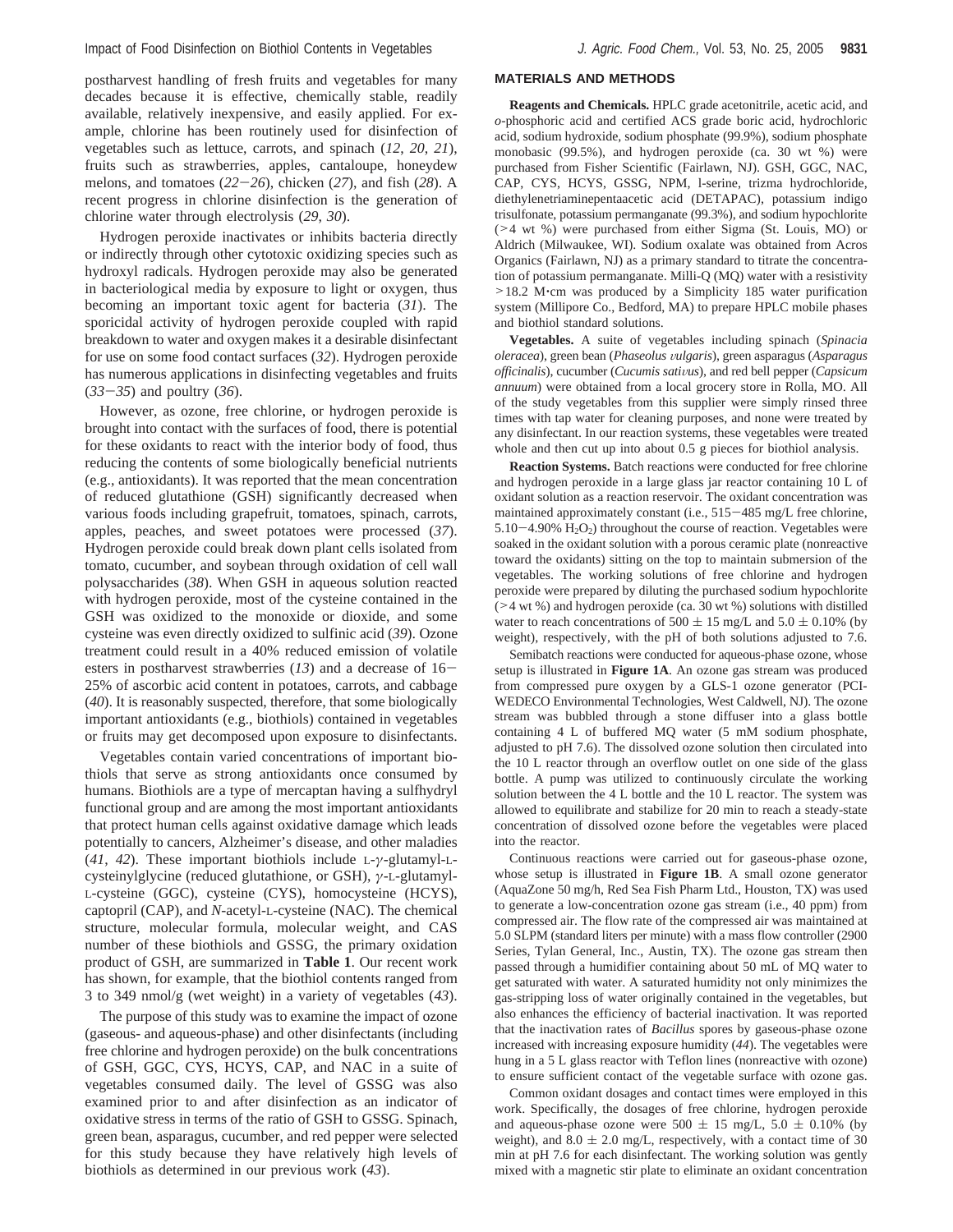| Code        | Biothiol                                                           | Structure                                                                                                                                                                                                     | MF/MW/CAS#                                         |
|-------------|--------------------------------------------------------------------|---------------------------------------------------------------------------------------------------------------------------------------------------------------------------------------------------------------|----------------------------------------------------|
| <b>GSH</b>  | L-γ-glutamyl-L-<br>cysteinly glycine,<br>or reduced<br>glutathione | NH <sub>2</sub><br>н<br>s<br>$\infty_2$ H<br>$^{110}2^C$<br>'N<br>$\, {\bf H}$<br>$\circ$<br>$_{\rm HS}$                                                                                                      | $C_{10}H_{17}N_3O_6S$<br>307.32<br>$70 - 18 - 8$   |
| <b>NAC</b>  | N-acetyl-L-cysteine                                                | $_{\tt R}$ $\sim$ $^{\tt CC}{\rm _2H}$<br>HS<br><b>NHAC</b>                                                                                                                                                   | $C_5H_9NO_3S$<br>163.19<br>$616-91-1$              |
| <b>CAP</b>  | captopril                                                          | Me<br>SH<br>CO <sub>2</sub> H                                                                                                                                                                                 | $C_9H_{15}NO_3S$<br>217.28<br>62571-86-2           |
| <b>CYS</b>  | cysteine                                                           | NH <sub>2</sub><br>SH<br>R<br>HO <sub>2</sub> C                                                                                                                                                               | $C_3H_7NO_2S$<br>121.15<br>52-90-4                 |
| <b>HCYS</b> | homocysteine                                                       | NH <sub>2</sub><br>S<br>$HO_2C$<br>$\mathbf{SH}$                                                                                                                                                              | $C_4H_9NO_2S$<br>135.18<br>454-29-5                |
| GGC         | γ-L-Glutamyl-L-<br>cysteine                                        | NH <sub>2</sub><br>н<br>s<br>$\overline{c}$ o <sub>2</sub> H<br>нs<br>CO <sub>2</sub> H<br>$\circ$                                                                                                            | $C_8H_{14}N_2O_5S$<br>250.27<br>686-58-8           |
| <b>GSSG</b> | glutathione disulfide,<br>or oxidized<br>glutathione               | HO <sub>2</sub> C<br>ပို<br>$\int_0^0$<br>$_{\rm S}$ / CC <sub>2</sub> H<br>HO <sub>2</sub> C<br>N<br>N<br>$\mathbf H$<br>$\, {\bf H}$<br>HN,<br>NH <sub>2</sub><br>$\texttt{NH}_2$<br>s<br>CC <sub>2</sub> H | $C_{20}H_{32}N_6O_{12}S_2$<br>612.63<br>27025-41-8 |

gradient toward the vegetable surface. For gaseous-phase ozone, a concentration of 40 ppm and a contact time of 1 h were utilized. Chemical analysis confirmed that the oxidant concentration remained nearly constant throughout the course of reaction.

**Oxidant Analysis.** The total chlorine concentration was determined using Hach DPD Method 8167 with a DR/2010 portable spectrophotometer (Hach Co., Loveland, CO) after appropriate dilution. The hydrogen peroxide concentration was titrated with potassium permanganate, whose concentration was first standardized by a primary standard, sodium oxalate. The aqueous ozone concentration was measured by an indigo colorimetric method (*45*) with a Cary 50 Conc spectrophotometer (Varian Australia Pty Ltd., Australia). The small ozone generator was standardized by a modified indigo colorimetric method which is suitable for determination of the ozone concentration in the gas phase by utilizing a humidifier. Specifically, 200 mL of an indigo solution (0.12 mM) was added to the humidifier. An ozone gas stream was allowed to pass through the humidifier for 2 min, where ozone reacted rapidly with the indigo solution. The molar absorptivity of indigo decreased by 20000  $M^{-1}$  cm<sup>-1</sup> at 600 nm with respect to each mole of ozone consumed  $(45)$ . The gaseous ozone concentration each mole of ozone consumed (*45*). The gaseous ozone concentration was then determined on the basis of the decrease of the indigo absorbance.

**HPLC System.** A Finnigan high-performance liquid chromatography (HPLC) system (Thermo Electron Co., San Jose, CA), which consisted of a vacuum membrane degasser, an injection valve with a 5 *µ*L injection filling loop, two gradient pumps, an autosampler, and a fluorescence detector, was used to determine the concentrations of biothiols and GSSG. The fluorescence detector was operated at an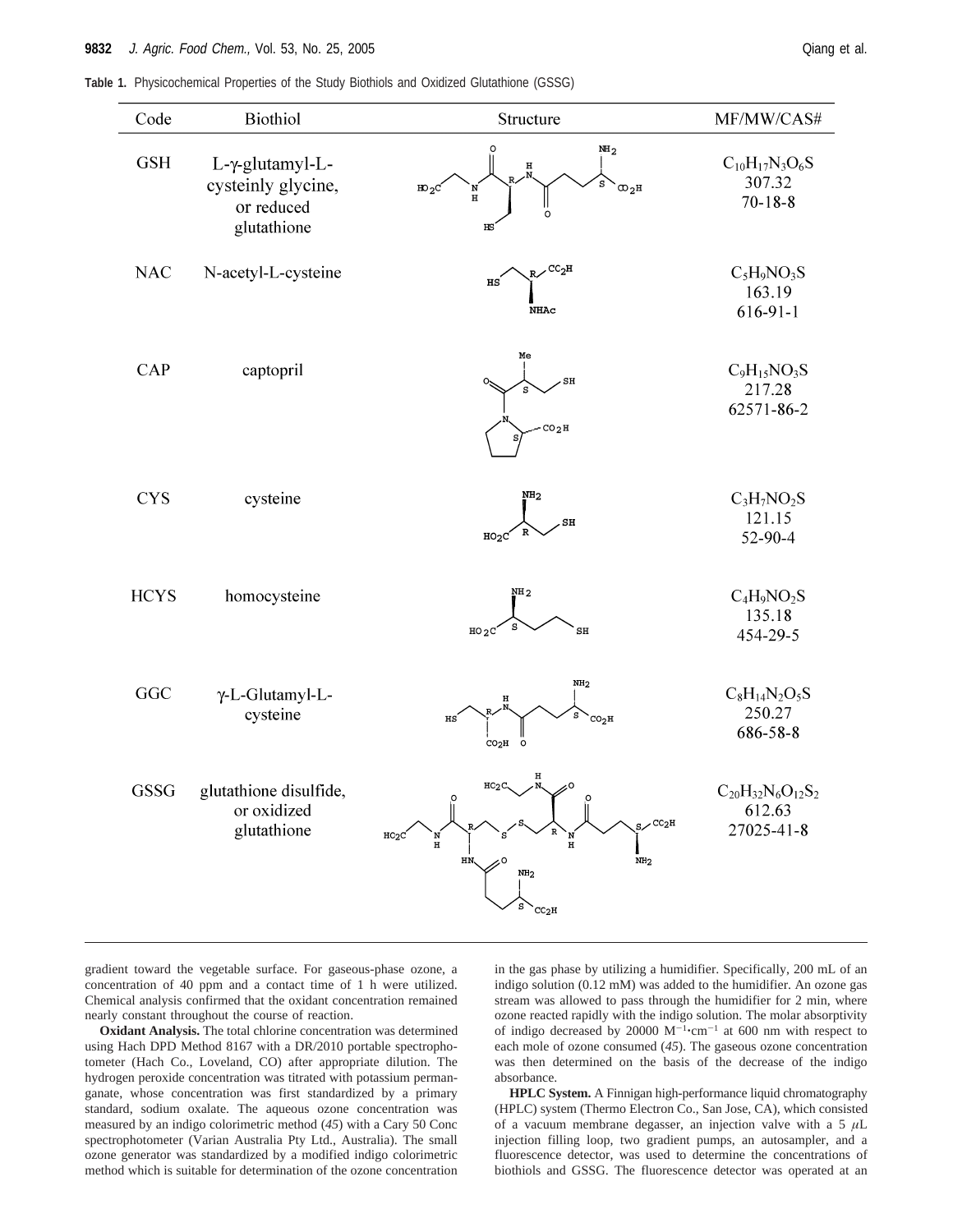

**Figure 1.** Schematic diagram of ozone treatment systems: (**A**) aqueous-phase ozone and (**B**) gaseous-phase ozone.

excitation wavelength of 330 nm and an emission wavelength of 376 nm. A reversed-phase Reliasil ODS-1 C18 column (5 *µ*m, 250 × 4.6 mm) (Column Engineering, Ontario, CA) was utilized for biothiol separation. The mobile phase consisted of 70% acetonitrile and 30% MQ water, and was adjusted to approximately pH 2.5 by addition of 1 mL of acetic acid and 1 mL of *o*-phosphoric acid per liter of mobile phase. Prior to use, the mobile phase was vacuumed under sonication for 30 min to drive out dissolved gas bubbles.

**Biothiol Analysis**. Because our preliminary work showed that the biothiol contents for a batch of a vegetable may vary significantly from one sample to another, 15 vegetables were analyzed in replicates for both control (untreated) and disinfectant-treated samples. Specifically, samples were prepared in five replicates, with each replicate containing a mix of three cutlets (about 0.5 g per piece) cut from individual wholetreated vegetables. A cutlet represented a piece of vegetable cut from the central part of a vegetable body. For cucumber, a cutlet was cut about 1 cm deep from the central skin into the flesh. For other study vegetables, a cutlet was cut across the whole central body. As a result, the analyzed biothiol level represented the level over the whole body of spinach, green bean, asparagus, and red pepper, but only represented the level in the outer 1 cm rim of the cucumber. Compared to other study vegetables, cucumber has a much thicker body. It was reasonably presumed that the oxidant penetration beyond the 1 cm cucumber flesh was insignificant. The three-cutlet mix was placed in a serine borate buffer (SBB) to prevent potential oxidation of biothiols by atmospheric oxygen. The SSB buffer comprised 100 mM Tris-HCl, 10 mM borate, 5 mM serine, and 1 mM DETAPAC with the final pH adjusted to 7.0 by concentrated NaOH solution. The samples were homogenized in the SBB buffer with a Tissue-Tearor (Biospec Products, Inc., Bartlesville, OK) on ice for 2 min and centrifuged at 10000*g* for 15 min at a controlled temperature of 4 °C to extract biothiols out of the vegetables. Thereafter, 40  $\mu$ L of supernatant was withdrawn and derivatized with *N*-(1-pyrenylmaleimide) (NPM), which reacts with free sulfhydryl groups of the biothiols to form fluorescent derivatives. Each sample was diluted with 210 *µ*L of MQ water and derivatized with 750 *µ*L of NPM (1 mM in acetonitrile). The resulting solution was vigorously mixed and allowed to react at ambient temperature for 5 min. HCl solution (10  $\mu$ L, 2 M) was then added inside to stop the reaction. After being filtered through a 0.20 *µ*m nylon filter (Advantec MFS, Inc., Dublin, CA) using a 3 mL syringe, the derivatized samples were injected onto the HPLC system.

The biothiol-NPM derivatives were separately eluted from the HPLC column with the mobile phase flowing isocratically at a rate of 1 mL/min. GSH, GGC, NAC, CAP, CYS, and HCYS could be determined concurrently since all these biothiols form fluorescent derivatives with NPM. The biothiol-NPM peaks were quantified with Thermo LC software (Thermo Electron Co., San Jose, CA). The linearity of standard calibration curves was confirmed over a concentration range of  $0-10 \mu M$  for each biothiol in a mixture. A typical chromatogram of the study biothiols is shown in **Figure 2A**. The biothiol-NPM derivatives were eluted from the HPLC column in the following sequence: NAC (3.47 min), CAP (3.99 min), GSH (8.24 min), GGC (9.42 min), CYS (10.74 min), and HCYS (12.79 min).

**GSSG Analysis.** GSSG, the primary oxidation product of GSH, was determined by reacting 84  $\mu$ L of vegetable supernatant with 16  $\mu$ L of 2-vinylpyridine (6.25% in ethanol) for 1 h to block any preexisting GSH. After the reaction, 95  $\mu$ L of an NADPH solution (2 mg/mL) and  $5 \mu L$  of a glutathione reductase solution (2 units/mL) were added sequentially. An aliquot of 100  $\mu$ L of the resulting solution was quickly withdrawn and mixed with 150 *µ*L of MQ water and 750 *µ*L of NPM (1 mM in acetonitrile) for derivatization. After 5 min, the reaction was stopped by adding  $5 \mu L$  of HCl solution (2 M). The samples were then filtered through a 0.20 *µ*m nylon filter and injected onto the HPLC system. A typical GSSG chromatogram is shown in **Figure 2B**, where the GSSG-NPM derivative was eluted from the HPLC column at 8.63 min.

**Bacteria Enumeration**. To enumerate bacteria, both control (untreated) and disinfectant-treated vegetable samples were washed with a phosphate buffer in sterilized glass beakers of suitable sizes. The washing process consisted of 10 min of soaking and 5 min of gentle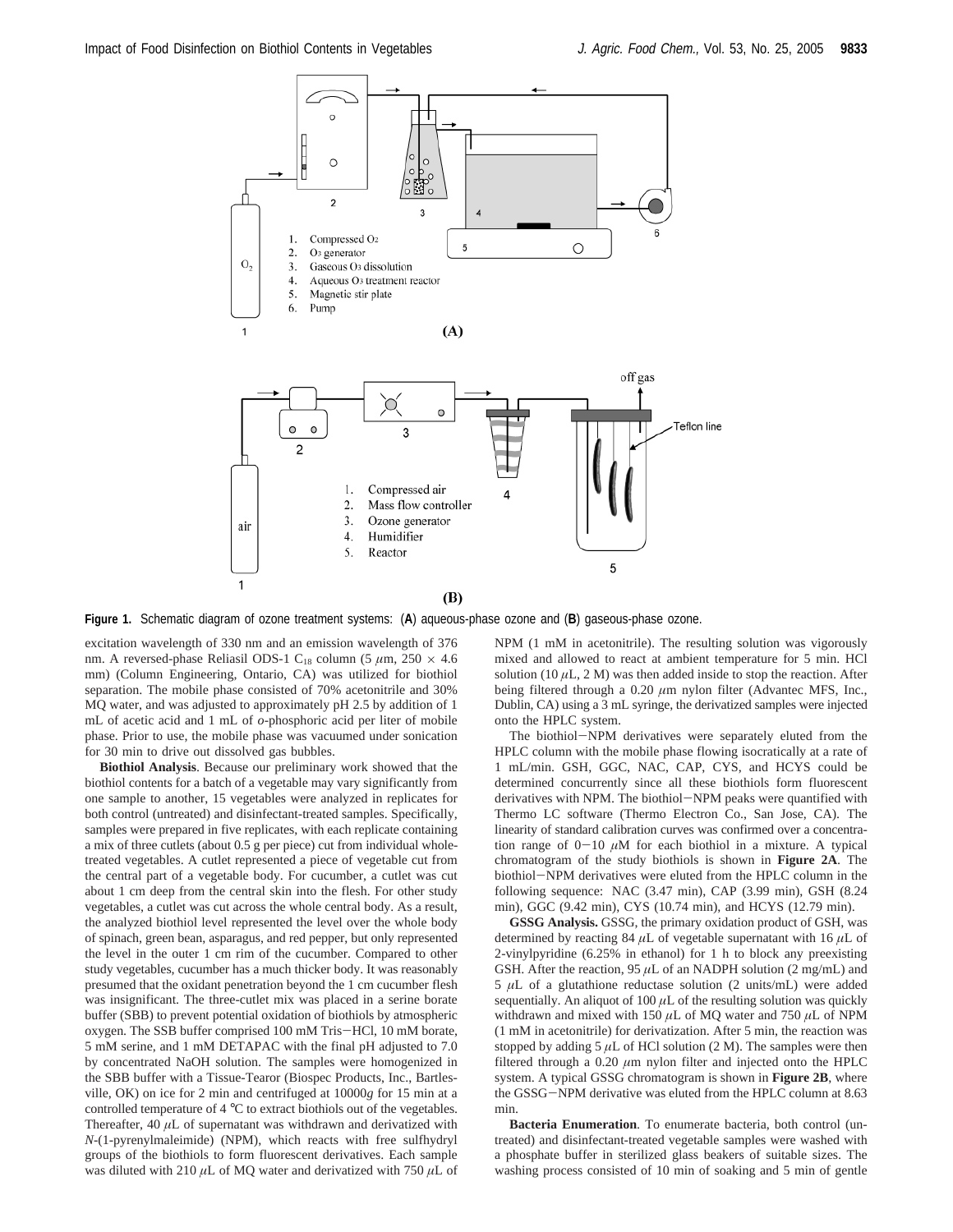

**Figure 2.** HPLC chromatograms: (**A**) NAC, CAP, GSH, GGC, CYS, and HCYS and (**B**) GSSG. Retention times are given in minutes in parentheses.

shaking. Each liter of the phosphate buffer consisted of 140 mL of 0.2 M NaH<sub>2</sub>PO<sub>4</sub>, 360 mL of Na<sub>2</sub>HPO<sub>4</sub>, and 500 mL of MQ water with a final pH value of  $7.2 \pm 0.1$  (46). The volumes of the phosphate buffer used for vegetable washing were 200, 40, 40, 500, and 500 mL for spinach, green bean, asparagus, cucumber, and red pepper, respectively. The standard most probable number (MPN) analysis was performed with brain heart infusion medium (37 g/L, Beckton-Dickinson). The medium tubes, glass beakers, buffer solutions, pipet tips, and volumetric cylinders used for the MPN analysis were all autoclaved at 2 atm (absolute) and 121 °C for 30 min prior to use. Sample serial dilution was carried out aseptically in a laminar flow biological safety hood (Plymouth, MN). The MPN analysis for each vegetable was performed with duplicate samples, and each sample was analyzed in triplicate as 10-fold serial dilutions down to  $10^{-10}$ . The serially diluted medium tubes were then incubated in a GCA/Precision Scientific Thelco oven (model 6, Chicago, IL) at 37 °C for 3 days. Tubes exhibiting visual growth after this incubation period were considered as positive. Final enumeration of bacteria was completed by comparing the distribution pattern of the positive tubes with a standard statistical MPN table (*47*).

# **RESULTS**

**Oxidation of Biothiols.** Because a majority of the biothiols exist in the interior body of the vegetables, a possible hypothesis is that all of the oxidants should be consumed near the vegetable surface, thereby protecting most of the biothiols against oxidation. Our results have shown, however, that under typical contacting conditions the disinfectants can significantly reduce the concentrations of these nutritionally important biothiols in vegetables. The extent of biothiol decrease depends on the type of disinfectant, the vegetable, and the biothiol.

*Spinach*. The impact of disinfectants on the concentrations of biothiols and GSSG for spinach is shown in **Figure 3**. Three



**Figure 3.** Impact of disinfectants on the concentrations of biothiols and GSSG for spinach: (**A**) GSH, (**B**) GGC, (**C**) CYS, (**D**) GSSG, and (**E**) GSH/GSSG ratio. NAC, HCYS, and CAP were not detected in spinach. Experimental conditions: for aqueous reactions,  $[H_2O_2] = 5.0 \pm 0.10\%$ ,  $[HOCI] = 500 \pm 15$  mg/L,  $[O_3]_A = 8.0 \pm 2.0$  mg/L, contact time 30 min, pH 7.6; for gaseous reactions,  $[O_3]_G = 40$  ppm, contact time 60 min. Error bars represent the standard deviation of five replicates, with each replicate containing a mix of three cutlets from individual vegetables.

biothiols were detected in spinach including GSH, GGC, and CYS with concentrations in the control samples of  $377.2 \pm 37.7$ ,  $12.8 \pm 1.5$ , and  $64.6 \pm 13.2$  nmol/g (wet weight), respectively. A significant decrease in these biothiol levels was observed for all disinfectants investigated (except for CYS with aqueousphase ozone) (**Figure 3A**-**C**). Results indicate that the mean decrease percentages of GSH, GGC, and CYS are 61%, 68%, and 80% by hydrogen peroxide, 54%, 58%, and 51% by free chlorine, 56%, 63%, and 41% by gaseous-phase ozone, and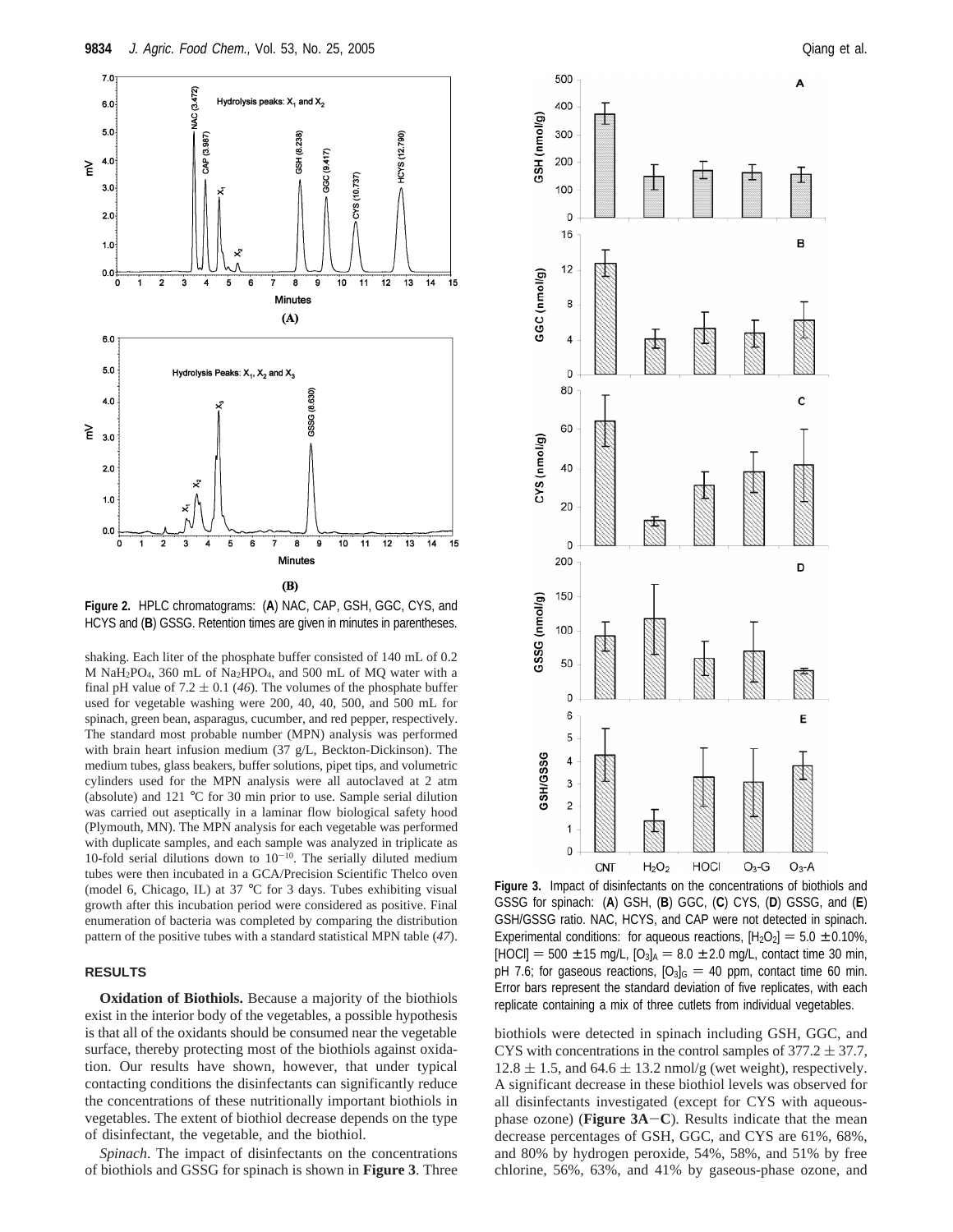59%, 51%, and 35% by aqueous-phase ozone, respectively. On average, hydrogen peroxide decreases the mean level of all three biothiols by approximately 70%, and the other disinfectants (free chlorine, gaseous-phase ozone, and aqueous-phase ozone) decrease the mean level of the three biothiols by 48-54%.

Results also show that the mean level of GSSG may either increase or decrease after disinfection (**Figure 3D**). The level of GSSG in the control samples was measured to be  $91.8 \pm$ 21.5 nmol/g. This control value changed to  $116.4 \pm 51.4$ , 59.3  $\pm$  24.6, 69.0  $\pm$  43.0, and 40.8  $\pm$  4.2 nmol/g after treatment with hydrogen peroxide, free chlorine, and gaseous- and aqueous-phase ozone, respectively. A portion of GSH can be transformed to GSSG after reacting with the oxidants. However, GSSG still contains reducing functional moieties such as amine and sulfur groups which may get further decomposed by the oxidants. Indeed, it was reported that the disulfide group  $(-SS-)$  contained in GSSG can be oxidized by hydrogen peroxide to various monoxide and dioxide products (i.e.,  $-SS (=0)$  and  $-SS(=0)_2$ ) or directly to sulfinic acid ( $-SO_2H$ ) (*39*). The fraction of the monoxide and dioxide products was found to be as high as 45% at pH 7.6 (*39*). This indicates that the disulfide group of GSSG can be further oxidized by disinfectants. Therefore, it is hypothesized that the GSSG level reflects an overall result of GSH transformation and potential GSSG decomposition after disinfection. The ratio of GSH to GSSG (reduced glutathione to oxidized glutathione) is a parameter indicating how significant an oxidative stress is. Results further show that the mean GSH/GSSG ratio decreases significantly from 4.3  $\pm$  1.2 for the control to 1.4  $\pm$  0.5 for hydrogen peroxide and less so for other oxidants (i.e.,  $3.3 \pm$ 1.3 for free chlorine,  $3.1 \pm 1.5$  for gaseous-phase ozone, and  $3.8 \pm 0.6$  for aqueous-phase ozone) (**Figure 3E**). This demonstrates that oxidative stress can be developed in spinach by disinfection with  $H_2O_2$ .

*Green Bean.* Similar to spinach, three biothiols including GSH, GGC, and CYS were detected in green bean with baseline concentrations of 309.7  $\pm$  10.1, 15.0  $\pm$  1.7, and 6.5  $\pm$  0.4 nmol/g (wet weight), respectively. The impact of disinfectants on the biothiol concentrations appeared minimal (**Figure 4**). The mean GSH concentration was decreased by 11% with hydrogen peroxide and 6% with free chlorine, while neither gaseous-phase nor aqueous-phase ozone decreased GSH. The mean GGC concentration was reduced by 20% with free chlorine and 26% by aqueous-phase ozone, while neither hydrogen peroxide nor gaseous-phase ozone decreased GGC. CYS was the least removed biothiol. Less decrease in biothiol levels was observed in green bean than in spinach because green bean has a relatively thick pod which protects interior biothiols against oxidative damage.

The level of GSSG in the control samples was determined to be 9.7  $\pm$  2.3 nmol/g, and it increased to 17.6  $\pm$  2.0, 12.7  $\pm$ 2.7, 10.2  $\pm$  1.0, and 10.2  $\pm$  0.7 nmol/g after treatment with hydrogen peroxide, free chlorine, and gaseous- and aqueousphase ozone, respectively (**Figure 4D**). The H<sub>2</sub>O<sub>2</sub>-treated sample showed a statistically significant difference in the mean GSSG level compared with the control sample. Correspondingly, the mean GSH/GSSG ratio significantly decreased from  $33.7 \pm 9.6$ for the control to  $15.9 \pm 3.8$  for hydrogen peroxide and less so for other oxidants (i.e.,  $23.4 \pm 5.9$  for free chlorine,  $31.0 \pm 2.4$ for gaseous-phase ozone, and  $30.4 \pm 2.9$  for aqueous-phase ozone) (**Figure 4E**). The most notable oxidative stress was developed after green bean was treated with hydrogen peroxide in terms of the GSH/GSSG ratio.



**Figure 4.** Impact of disinfectants on the concentrations of biothiols and GSSG for green bean: (**A**) GSH, (**B**) GGC, (**C**) CYS, (**D**) GSSG, and (**E**) GSH/GSSG ratio. NAC, HCYS, and CAP were not detected in green bean. Experimental conditions and error bars are the same as those for **Figure 3**.

*Asparagus*. Five biothiols were detected in asparagus including GSH, CYS, HCYS, CAP, and NAC with baseline concentrations of  $627.0 \pm 52.0$ ,  $39.9 \pm 12.9$ ,  $4.0 \pm 1.1$ ,  $68.4 \pm 10.1$ , and  $106.4 \pm 12.9$  nmol/g (wet weight), respectively. Only GGC was not found in asparagus. **Figure 5** shows the impact of disinfectants on the concentrations of biothiols and GSSG for asparagus. Results indicate that disinfection exerts minimal effect on biothiol concentrations (**Figure 5**). If averaged over four disinfection technologies, the largest decrease in mean biothiol concentration occurred for HCYS (15%), while relatively small decreases occurred for GSH (10%), CYS (7%), CAP (5%), and NAC (3%). In particular, a notable decrease in mean biothiol concentration (>10%) was observed for GSH (15% with hydrogen peroxide and 14% with gaseous-phase ozone), CYS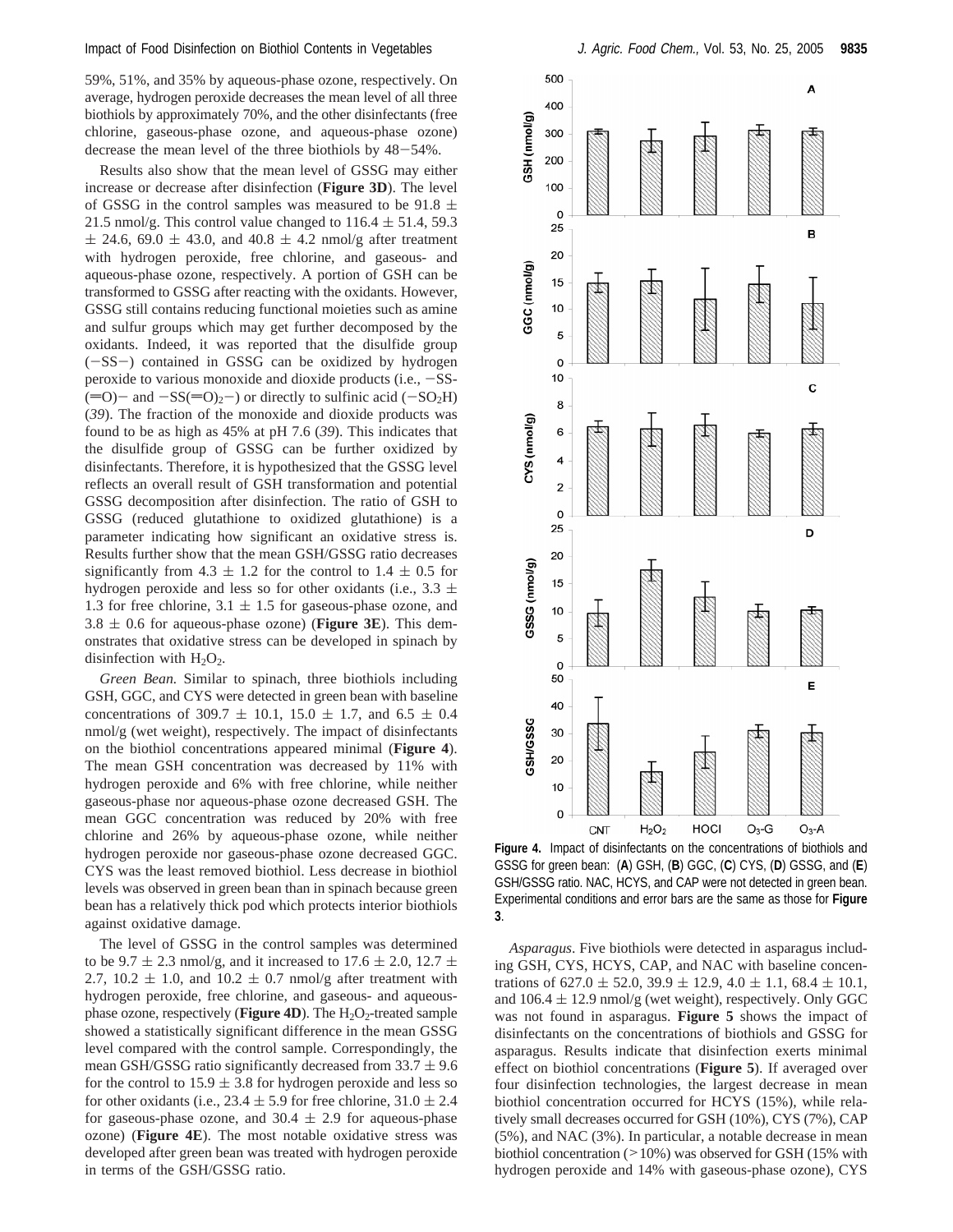

**Figure 5.** Impact of disinfectants on the concentrations of biothiols and GSSG for asparagus: (**A**) GSH, (**B**) CYS, (**C**) HCYS, (**D**) CAP, (**E**) NAC, (**F**) GSSG, and (**G**) GSH/GSSG ratio. GGC was not detected in asparagus. Experimental conditions and error bars are the same as those for **Figure 3**.

(13% with gaseous-phase ozone), HCYS (21% with free chlorine, 17% with gaseous-phase ozone, and 15% with aqueous-phase ozone), and CAP (15% with free chlorine) (**Figure 5A**-**E**). NAC was the least removed biothiol.

Relatively small levels of GSSG (ca. 1.0 nmol/g) were detected in asparagus for both control and treated samples (**Figure 5F**). The apparent increase in mean GSSG level was only observed after hydrogen peroxide treatment, increasing from  $1.1 \pm 0.1$  to  $1.4 \pm 0.3$  nmol/g. The other three disinfectants had no effect on GSSG. The most significant change of the GSH/GSSG ratio was observed for hydrogen peroxide, decreasing from 574.6  $\pm$  61.0 for the control to 396.9  $\pm$  48.5 (**Figure 5G**). The GSH/GSSG ratios for free chlorine and gaseous- and aqueous-phase ozone were determined to be  $531.1 \pm 66.4$ , 494.3  $\pm$  36.8, and 566.8  $\pm$  64.2, respectively. The decrease of the GSH/GSSG ratio in asparagus is primarily caused by the decrease of GSH levels.

*Cucumber*. Three biothiols including GSH, NAC, and CYS were detected in cucumber with baseline concentrations of 68.8  $\pm$  0.8, 8.2  $\pm$  3.3, and 11.5  $\pm$  2.2 nmol/g (wet weight), respectively. Cucumber contains much lower biothiol concentrations per unit weight than spinach, green bean, and asparagus. **Figure 6** shows the impact of disinfectants on the concentrations of biothiols and GSSG for cucumber. Results indicate that the mean concentrations of GSH and NAC are decreased by 4% and 37%, respectively, if averaged over four disinfection technologies (**Figure 6A,B**). The mean concentration of CYS is not changed statistically (**Figure 6C**).

Results also indicate that the level of GSSG is minimal in cucumber, exhibiting a baseline concentration as low as 0.30  $\pm$  0.16 nmol/g. After treatment, the mean concentration of GSSG increased a little to 0.42  $\pm$  0.10, 0.47  $\pm$  0.17, 0.41  $\pm$ 0.12, and 0.39  $\pm$  0.11 nmol/g for hydrogen peroxide, free chlorine, and gaseous- and aqueous-phase ozone, respectively (**Figure 6D**). In correspondence, the GSH/GSSG ratio decreased from 274.1  $\pm$  37.7 for the control to 154.6  $\pm$  24.3 for hydrogen peroxide,  $146.7 \pm 57.1$  for free chlorine,  $182.0 \pm 48.6$  for gaseous-phase ozone, and  $189.7 \pm 49.3$  for aqueous-phase ozone (**Figure 6E**). The apparent decrease in the GSH/GSSG ratio is mainly caused by the increase of GSSG levels after disinfection.

*Red Pepper.* The impact of disinfectants on the concentrations of biothiols and GSSG is shown in **Figure 7** for red pepper. Two biothiols were detected in red pepper including GSH and CYS with baseline concentrations of 72.8  $\pm$  3.6 and 320.0  $\pm$ 43.6, respectively. Red pepper contains much more CYS than any other vegetable investigated. Results indicate that the mean level of GSH is significantly decreased by the disinfectants (i.e., 71% with hydrogen peroxide, 60% with free chlorine, 67% with gaseous-phase ozone, and 65% with aqueous-phase ozone), as shown in **Figure 7A**. The decrease of the mean CYS level is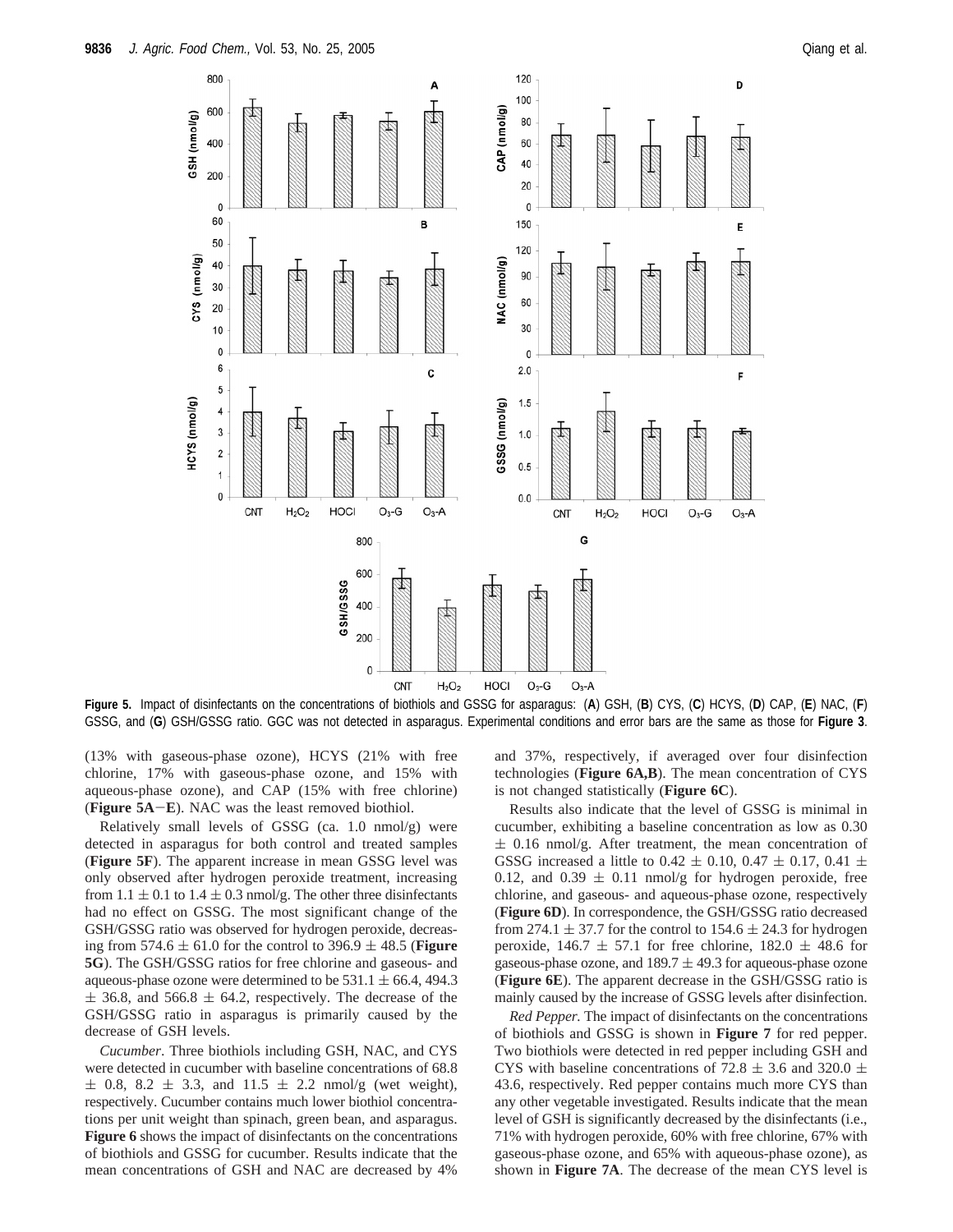

**Figure 6.** Impact of disinfectants on the concentrations of biothiols and GSSG for cucumber: (**A**) GSH, (**B**) NAC, (**C**) CYS, (**D**) GSSG, and (**E**) GSH/GSSG ratio. GGC, HCYS, and CAP were not detected in cucumber. Experimental conditions and error bars are the same as those for **Figure 3**.

23% for aqueous-phase ozone, and ranges from 12% to 14% for the other three disinfectants (**Figure 7B**). If averaged over four disinfection technologies, the mean GSH level is significantly decreased by 66% and the mean CYS level is decreased by 15%.

A small level of GSSG was detected in red pepper with a concentration of 1.33  $\pm$  0.14 nmol/g in control samples. The mean concentration of GSSG slightly decreased to  $1.11 \pm 0.22$ ,  $1.05 \pm 0.15$ ,  $0.91 \pm 0.08$ , and  $1.10 \pm 0.27$  nmol/g after treatment with hydrogen peroxide, free chlorine, and gaseousand aqueous-phase ozone, respectively (**Figure 7C**). The GSH/ GSSG ratio significantly decreased from  $52.7 \pm 13.9$  for the control to 20.6  $\pm$  8.5 for hydrogen peroxide, 26.8  $\pm$  4.1 for



**Figure 7.** Impact of disinfectants on the concentrations of biothiols and GSSG for red pepper: (**A**) GSH, (**B**) CYS, (**C**) GSSG, and (**D**) GSH/ GSSG ratio. GGC, NAC, HCYS, and CAP were not detected in red pepper. Experimental conditions and error bars are the same as those for **Figure 3**.

free chlorine,  $26.2 \pm 4.3$  for gaseous-phase ozone, and  $25.6 \pm$ 13.2 for aqueous-phase ozone. The apparent decrease of the GSH/GSSG ratio is primarily caused by the decrease of GSH levels after disinfection.

**Disinfection of Bacteria.** The impact of disinfectants on bacterial inactivation was concurrently investigated, as shown in **Figure 8**. The number of total bacteria was counted by the MPN method to illustrate an overall effectiveness of the disinfection technologies. Results indicate that the efficiency of bacterial inactivation largely depends on the type of disinfectant applied. The disinfection efficiencies of hydrogen peroxide and gaseous- and aqueous-phase ozone are 0.93, 0.28, and 0.42 log for spinach (**Figure 8A**), 3.24, 0.38, and 0.81 log for green bean (**Figure 8B**), 4.22, 0.75, and 0.85 log for asparagus (**Figure 8C**), 2.28, 1.04, and 2.44 log for cucumber (**Figure 8D**), and 1.98, 1.00, and 1.65 log for red pepper (**Figure 8E**). Free chlorine was found to be the most effective disinfectant, achieving a bacterial inactivation efficiency of greater than 4 log for all vegetables investigated at a concentration of  $500 \pm 15$  mg/L and a contact time of 30 min.

The overall bacterial inactivation efficiencies and percentage decreases in biothiol levels of the four disinfectants, averaged over the five vegetables studied, are summarized in **Figure 9**. Results clearly show that the effectiveness of the four disinfectants on bacterial inactivation follows the order gaseous-phase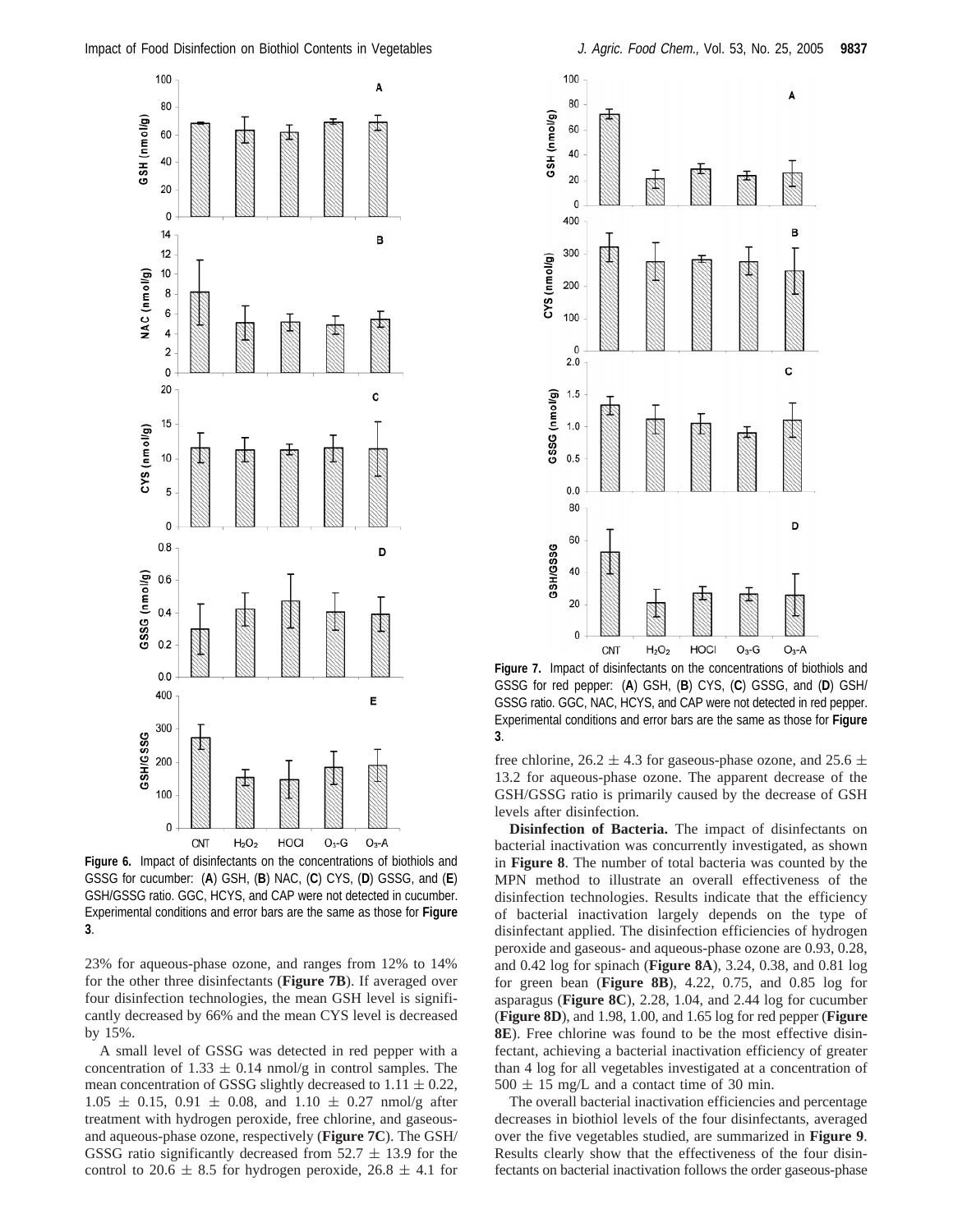

**Figure 8.** Impact of disinfectants on the inactivation of bacteria: (**A**) spinach, (**B**) green bean, (**C**) asparagus, (**D**) cucumber, and (**E**) red pepper. Experimental conditions are the same as those for **Figure 3**. Error bars represent the standard deviation of duplicate samples.

ozone < aqueous-phase ozone < hydrogen peroxide < free chlorine. On average, gaseous-phase ozone, aqueous-phase ozone, hydrogen peroxide, and free chlorine can inactivate about 74%, 86%, 97%, and 100% of bacteria, respectively. Generally, a higher efficiency of bacterial inactivation is achieved in aqueous reactions than in gaseous reactions. In the aqueous phase, a portion of the bacteria can be washed off the vegetable surface into the oxidant solution, so disinfection occurs simultaneously on the vegetable surface and in solution. In the gaseous phase, disinfection only occurs on the vegetable surface. Results also show that there is no significant difference in biothiol loss among the four disinfectants. On average, hydrogen peroxide, free chlorine, and gaseous- and aqueous-phase ozone decreased



**Figure 9.** Overall bacterial inactivation efficiencies and percentage decreases in biothiol levels of the four disinfectants, averaged over the five vegetables studied. Experimental conditions are the same as those for **Figure 3**.

the mean level of all detected biothiols by 24%, 23%, 21%, and 20%, respectively.

### **DISCUSSION**

The antioxidant GSH is essential for the cellular detoxification of reactive oxygen species (*48*). All five vegetables studied contain a significant amount of GSH. The level of GSH is usually much higher than the levels of other biothiols detected in the vegetables (except CYS in red pepper). After treatment with four disinfection technologies, the greatest decrease in mean GSH level was observed for spinach (54-61%) and red pepper  $(60-71\%)$ . However, the decrease in mean GSH level was less prominent for green bean  $(0-11\%)$ , asparagus  $(4-15\%)$ , and cucumber  $(0-10\%)$ . This probably indicates that spinach and red pepper are more penetrable for interior GSH oxidation by the disinfectants than green bean, asparagus, and cucumber.

Oxidative stress plays an important role in the progression of neurodegenerative and age-related diseases, causing damage to proteins, DNA, and lipids (*49*). Changes in the intracellular GSH/GSSG ratio can also affect signaling pathways that participate in various physiological responses from cell proliferation to gene expression and apoptosis (*50*). Spinach contains the highest level of GSSG (91.8 nmol/g), and green bean contains 9.7 nmol/g GSSG. The GSSG level is relatively insignificant in asparagus, cucumber, and red pepper with baseline concentrations in the range of  $0.3-1.3$  nmol/g. The GSSG content may either increase or decrease after disinfection, depending on the relative significances of GSH transformation and GSSG decomposition. An oxidative stress is most possibly developed in spinach  $(GSH/GSSG = 4.3$  in control samples) and least possibly developed in cucumber  $(GSH/GSSG = 274.1)$ in control samples).

Among the five vegetables, asparagus contains most of the biothiols and is also very rich in GSH and NAC. The skin of asparagus protects interior biothiols against oxidative damage as well as the pod of green bean. On the contrary, the decrease in biothiol levels is more significant in spinach, cucumber, and red pepper with respect to certain types of biothiols. The greatest biothiol decrease was observed in spinach, which has the largest surface area per unit weight exposed to the disinfectants.

The results show that the potential decrease in biothiols during disinfection is dependent upon the biothiol type, the disinfectant, and the vegetable (and potentially other factors, e.g., temperature, pH, etc.). For example, free chlorine and aqueous-phase ozone decreased the mean level of GGC by 20% and 25% in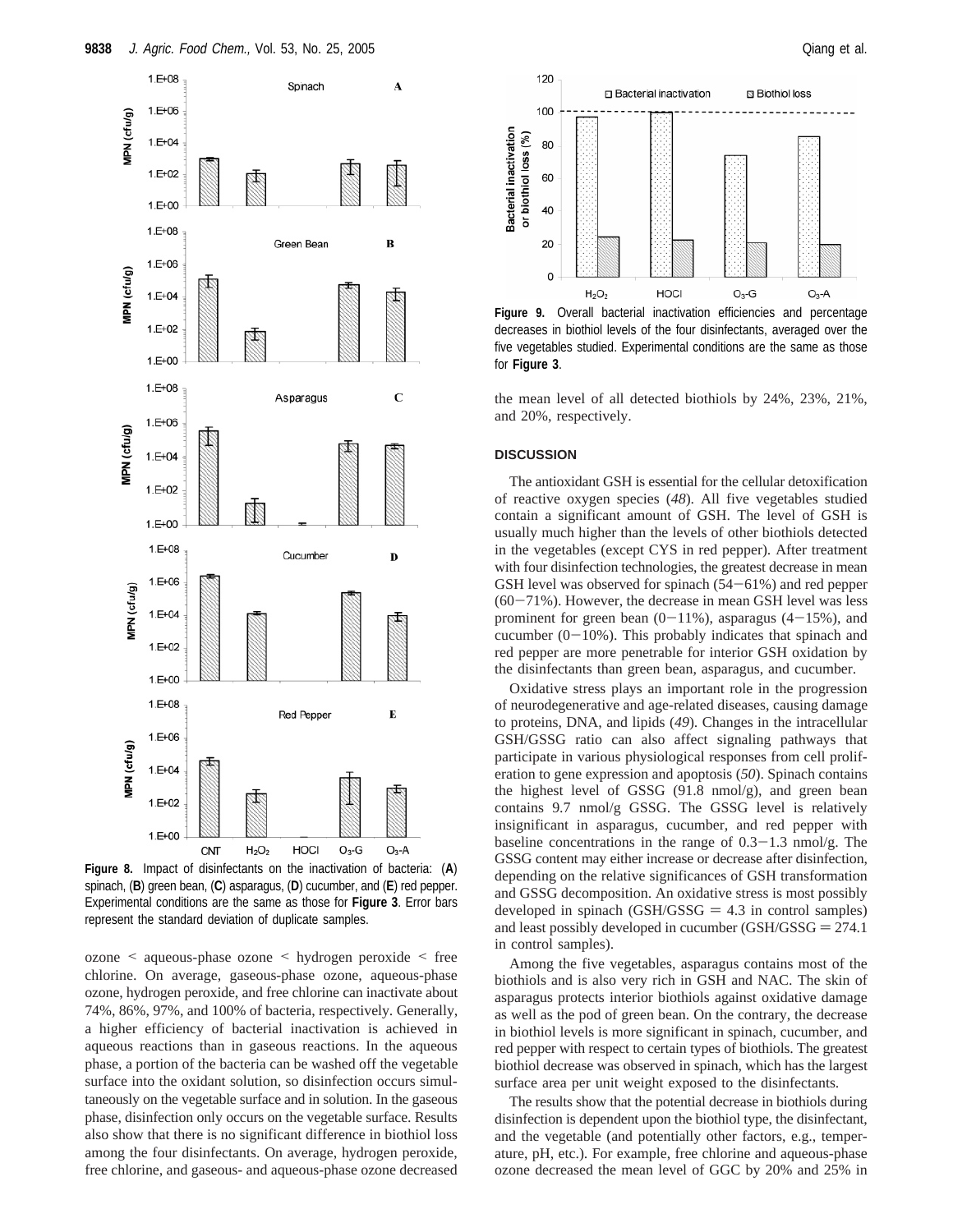green bean, respectively, but hydrogen peroxide and gaseousphase ozone exerted no effect on GGC statistically.

The major goal of vegetable disinfection is to inactivate pathogenic microorganisms. The efficiency of pathogen inactivation usually depends on the type of disinfectant, contacting conditions (e.g., exposure time, disinfectant concentration, and pH), and characteristics of vegetable surfaces. Typically the microbial population on vegetable or fruit surfaces is reduced by 90-99% (*51*). Among the four disinfection technologies investigated, free chlorine is most effective. The efficacy of chlorination on microbial inactivation is expected to improve if an acidic pH (e.g., pH 6) is used. In an acidic region, aqueous chlorine exists mainly in the form of HOCl, which has a much stronger potential for bacterial inactivation than its conjugate (i.e., OCl-). Surfactants may also be used in combination with chlorine to enhance the efficiency of bacterial inactivation (*52*). Surfactants can reduce the surface tension of vegetables, enhancing the penetration of HOCl into vegetable contours and natural openings. Since free chlorine is very effective in bacterial inactivation, a lower concentration (e.g., 200 mg/L) may be used to alleviate the stress on biothiol decrease but concurrently achieve sufficient bacterial disinfection.

Hydrogen peroxide is the second most effective disinfectant, but a concentration as high as 5% (by weight) is required in comparison with much lower concentrations of other oxidants studied. Hydrogen peroxide is more expensive and also decomposes more quickly than free chlorine once used for vegetable processing. In our reaction system, approximately half of the hydrogen peroxide would decompose spontaneously within one week after treating the vegetables.

Ozone possesses a stronger oxidation potential than both free chlorine and hydrogen peroxide. The comparatively lower bacterial inactivation efficiency of ozone is attributed to its low concentration in either the gaseous or aqueous phase. In the aqueous phase, the steady-state concentration of dissolved ozone was measured to be  $8.0 \pm 2.0$  mg/L at pH 7.6 in our reaction system. In the gaseous phase, the ozone concentration was maintained at 40 ppm. It should be noted that 1 ppm (*µ*L/L) ozone in air contains only about 1/500th as many molecules of ozone as 1 ppm (mg/L) in water. The advantages of ozone as a food disinfectant lie in its high oxidation potential, decomposition to nontoxic oxygen, and easy applicability (e.g., common use of gaseous ozone for atmospheric control of food pathogens and fungi). Hydroxyl radicals may be generated by aqueous ozone at high pH as an effective alternative for food disinfection. Hydroxyl radical, possessing an oxidation potential higher than that of ozone, generally reacts with organic materials at a diffusion rate. It is thus hypothesized that a majority of hydroxyl radicals will be consumed on the vegetable surface for bacterial inactivation, whereas the oxidation of interior biothiols is minimized.

While this study was conducted only for a single oxidant dosage, it does demonstrate clearly that beneficial biothiols can be removed during food processing under certain disinfection conditions. More work is needed to determine the variability in removals achieved under varied oxidant dosages. Specifically, an ongoing study will investigate the kinetics of biothiol decrease during vegetable disinfection by the four disinfection technologies mainly on the basis of the concept of CT (oxidant concentration  $\times$  contact time). It is anticipated that this work and our ongoing study will help to develop criteria or guidelines allowing sufficient disinfection on vegetables, concurrent with minimization of loss of biologically important antioxidants (i.e., biothiols).

### **ACKNOWLEDGMENT**

We thank graduate students Min Chen, Rong Shi, and Tulin Otamis of the University of Missouri-Rolla (UMR) for their assistance in the bacteria and biothiol analysis.

#### **LITERATURE CITED**

- (1) Ries, A. A.; Zaza, S.; Langkop, C.; Tauxe, R. V.; Blake, P. A. A multistate outbreak of *Salmonella Chester* linked to imported cantaloupe. *Program and Abstracts of the 30th Interscience Conference on Antimicrobial Agents and Chemotherapy*; American Society for Microbiology: Washington, DC, 1990.
- (2) Dewaal, C. S.; Alderton, L.; Jacobson, M. F. *Outbreak alert! Closing the gaps in our federal food-safety net*; Center for Science in the Public Interest: Washington, DC, 2000.
- (3) Centers for Disease Control. *Multistate outbreak of Salmonella serotype Poona infections associated with eating cantaloupe from Mexico, United States and Canada, 2000*-*2002*; Morbidity and Mortality Weekly Report 51; Atlanta, GA, 2002; pp 1044- 1047.
- (4) Thomas, J. L.; Palumbo, M. S.; Farrar, J. A.; Farver, T. B.; Cliver, D. O. Industry practices and compliance with U.S. Food and Drug Administration guidelines among California sprout firms. *J. Food Prot.* **<sup>2003</sup>**, *<sup>66</sup>* (7), 1253-1259.
- (5) Kim, J. G.; Yousef, A. E.; Khadre, M. A. Ozone and its current and future application in the food industry. *Ad*V*. Food Nutr. Res.* **<sup>2003</sup>**, *<sup>45</sup>*, 167-218.
- (6) Graham, D. M. Use of ozone for food processing. *Food Technol.* **<sup>1997</sup>**, *<sup>51</sup>* (6), 72-75.
- (7) Xu, L. Use of ozone to improve the safety of fresh fruits and vegetables. *Food Technol.* **<sup>1999</sup>**, *<sup>53</sup>* (10), 58-61.
- (8) Kim, J. G.; Yousef, A. E.; Dave, S. Application of ozone for enhancing the microbiological safety and quality of foods: a review. *J. Food Prot.* **1999a**, *<sup>62</sup>* (9), 1071-1087.
- (9) Kim, J. G.; Yousef, A. E.; Chism, G. W. Use of ozone to inactivate microorganisms on lettuce. *J. Food Saf.* **1999b**, *19*,  $17 - 34.$
- (10) Zhao, J.; Cranston, P. M. Microbial decontamination of black pepper by ozone and the effect of the treatment on volatile oil constituents of the spice. *J. Sci. Food Agric.* **<sup>1995</sup>**, *<sup>68</sup>* (1), 11- 18.
- (11) Williams, R. C.; Sumner, S. S.; Golden, D. A. Survival of *Escherichia coli O157:H7* and *Salmonella* in apple cider and orange juice as affected by ozone and treatment temperature. *J. Food Prot.* **<sup>2004</sup>**, *<sup>67</sup>* (11), 2381-2386.
- (12) Rodgers, S. L.; Cash, J. N.; Siddiq, M.; Ryser, E. T. A comparison of different chemical sanitizers for inactivating *Escherichia coli O157:H7* and *Listeria monocytogenes* in solution and on apples, lettuce, strawberries, and cantaloupe. *J. Food Prot.* **<sup>2004</sup>**, *<sup>67</sup>* (4), 721-731.
- (13) Perez, A. G.; Sanz, C.; Rios, J. J.; Olias, R.; Olias, J. M. Effects of ozone treatment on postharvest strawberry quality. *J. Agric. Food Chem.* **<sup>1999</sup>**, *<sup>47</sup>* (4), 1652-1656.
- (14) Koseki, S.; Yoshida, K.; Isobe, S.; Itoh, K. Efficacy of acidic electrolyzed water for microbial decontamination of cucumbers and strawberries. *J. Food Prot.* **<sup>2004</sup>**, *<sup>67</sup>* (6), 1247-1251.
- (15) Fisher, C. W.; Lee, D.; Dodge, B. A.; Hamman, K. M.; Robbins, J. B.; Martin, S. E. Influence of catalase and superoxide dismutase on ozone inactivation of *Listeria monocytogenes*. *Appl. En*V*iron. Microbiol.* **<sup>2000</sup>**, *<sup>66</sup>* (4), 1405-1409.
- (16) Castillo, A.; McKenzie, K. S.; Lucia, L. M.; Acuffi, G. R. Ozone treatment for reduction of *Escherichia coli 0157:H7* and *Salmonella* serotype *Typhimurium* on beef carcass surfaces. *J. Food Prot.* **<sup>2003</sup>**, *<sup>66</sup>* (5), 775-779.
- (17) Novak, J. S.; Yuan, J. T. Viability of *Clostridium perfringens, Escherichia coli*, and *Listeria monocytogenes* surviving mild heat or aqueous ozone treatment on beef followed by heat, alkali, or salt stress. *J. Food Prot*. **<sup>2003</sup>**, *<sup>66</sup>* (3), 382-389.